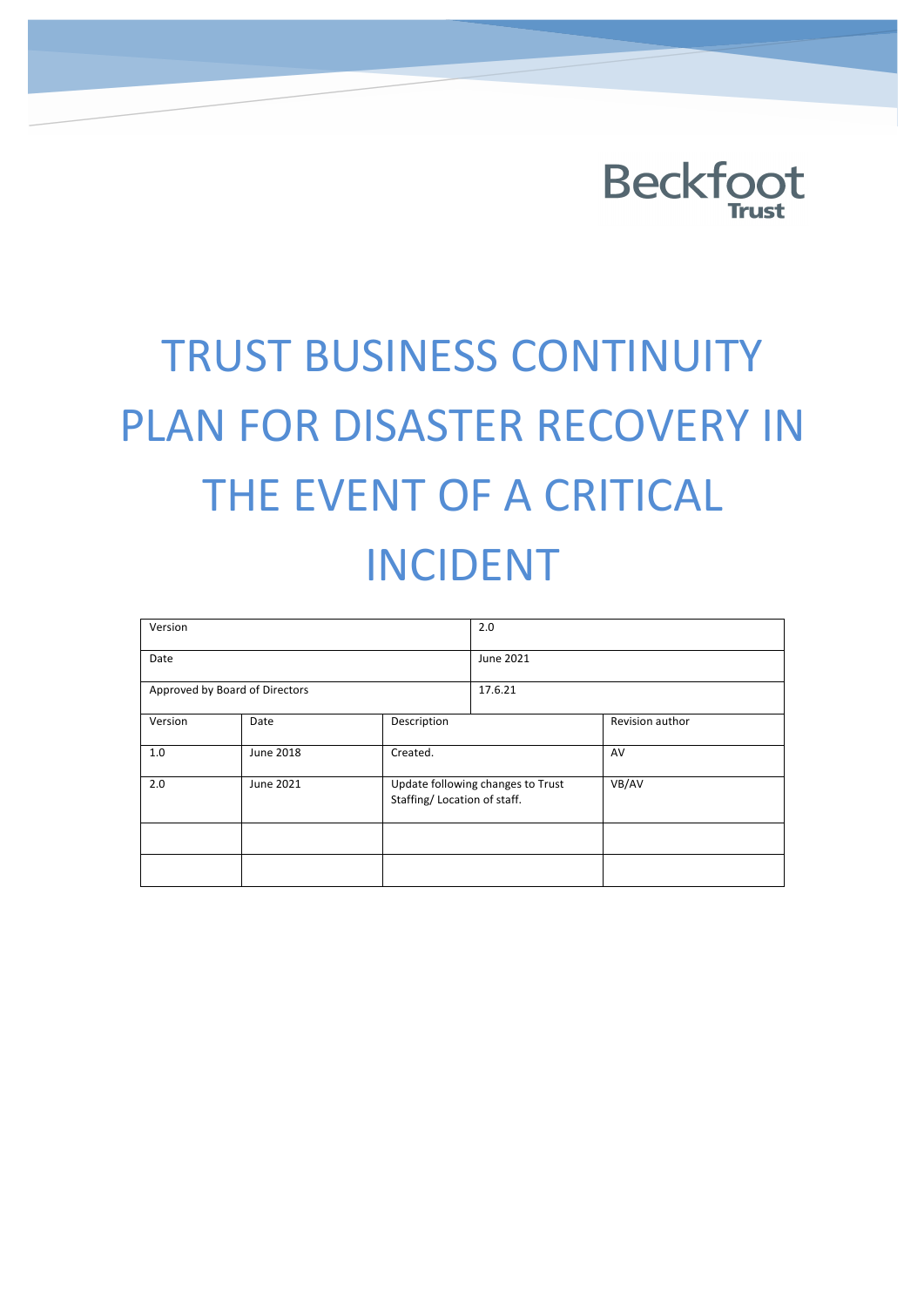#### **Table of Contents**

| 1.0  |  |
|------|--|
| 2.0  |  |
| 3.0  |  |
| 3.1  |  |
| 3.2  |  |
| 3.3  |  |
| 5.0  |  |
| 5.1  |  |
| 5.2  |  |
| 5.3  |  |
| 6.0  |  |
| 6.1  |  |
| 6.3  |  |
| 6.4  |  |
| 7.0  |  |
| 8.0  |  |
| 8.1  |  |
| 8.2  |  |
| 9.0  |  |
| 10.0 |  |
| 11.0 |  |
|      |  |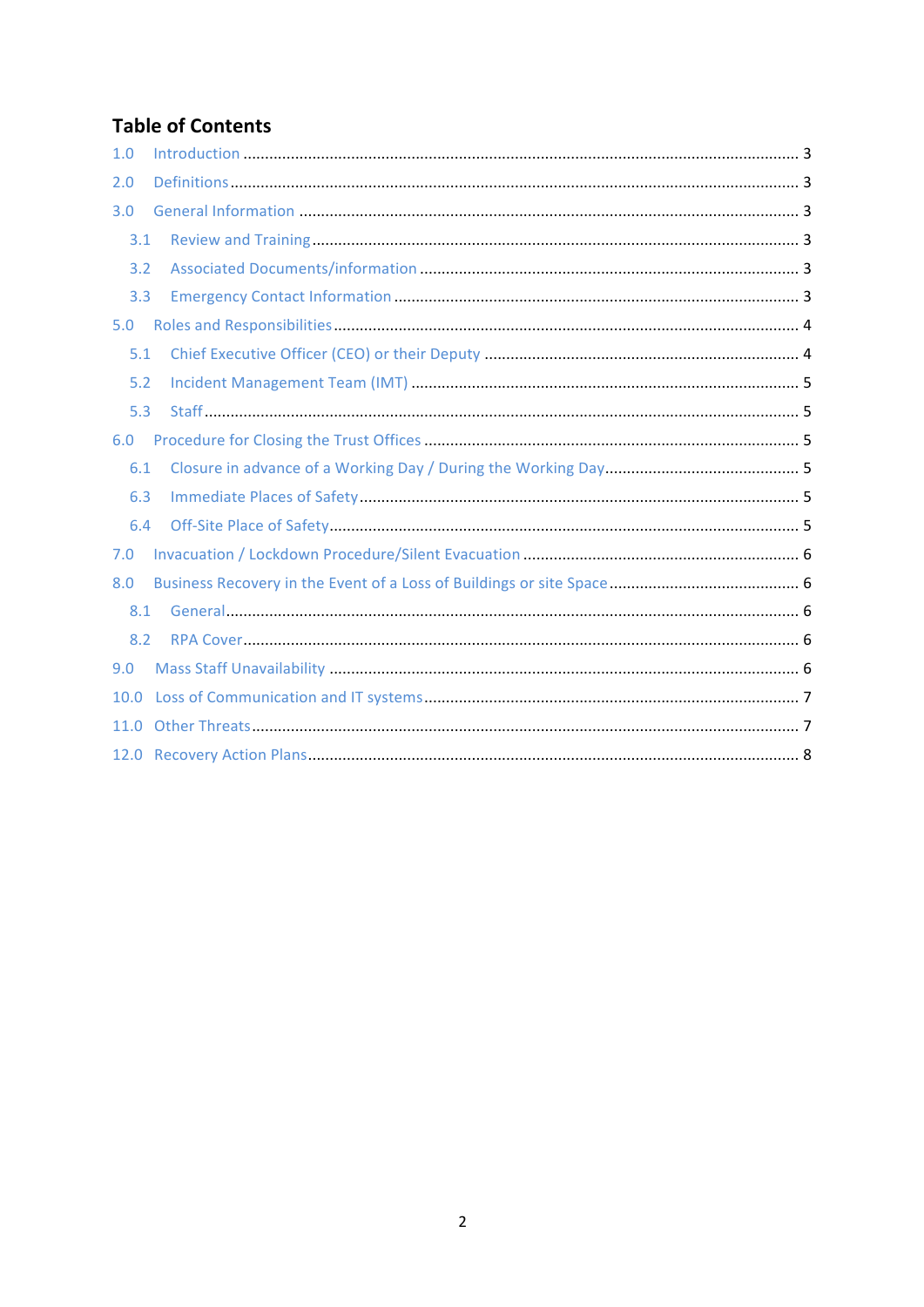## 1.0 Introduction

The Beckfoot Trust Business Continuity Plan (BCP) has been written for those who will be involved in re-establishing the operational delivery of services for the operations of the Trust following a major incident. It should be read in conjunction with:

- The Local School Business Continuity Plan
- The Local School fire evacuation plan (the operation of which does not necessarily activate the BCP)
- Local School Lockdown/Invacuation Procedures

N.B. This document concerns the operations of the Trust Offices and the associated staff. Each of the Trust's schools has a separate BCP and if Trust staff are working at any site local procedures will be followed. The Trust has an overarching, moderating and support role should any of the School's plans need to be put into action.

#### 2.0 Definitions

An emergency is any event, which causes, or has the potential to cause injury, loss of life, damage to property or significant business disruption.

A disaster is the escalation of an emergency to the point where normal conditions are not *expected to be recovered for at least 24 hours.*

#### 3.0 General Information

#### 3.1 Review and Training

This document should be reviewed annually (or when there are significant changes to operations and/or levels of risk) by the CIT and the Trust Board.

#### **3.2 Associated Documents/information**

Associated Documents include:

- Local School Business Continuity Plan
- Amey/LOR\* Business Continuity Plan
- Fire Evacuation Plans
- Fire Risk Assessment
- Local Lockdown/Invacuation Procedures

#### **3.3 Emergency Contact Information**

Emergency contact information will be circulated to Schools in the form of the Beckfoot Trust Critical Incident Contact List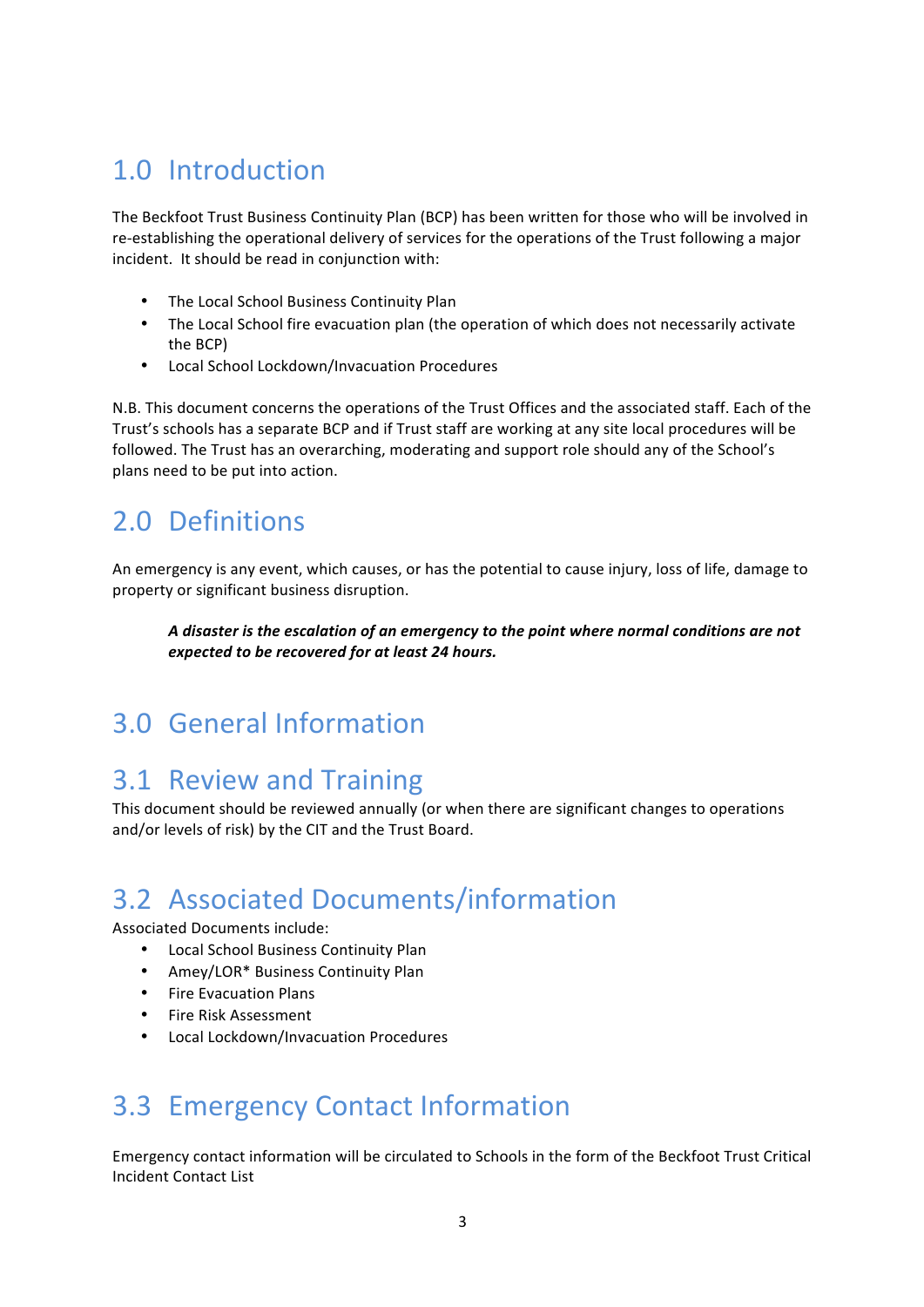#### 4.0 Strategy

If a disaster is declared by the CEO or their deputy, this Business Continuity Plan will be activated. Staff communication will be via email, text message and the website.

Depending on the nature of the emergency, the appropriate organisations need to be advised of the implementation of the Business Continuity Plan as soon as possible. The Trust will take advice from relevant authorities and review relevant guidance. In collaboration, both internally in the Trust and externally with appropriate agencies, will determine the appropriate response.

External agencies could include:

|   | Amey Communities - Integrated House<br>Amey Helpdesk Oxford<br>Amey ICT Oxford            | 01274 655110 / 713458 or:<br>0800 783 8940<br>0845 601 1233 |  |  |
|---|-------------------------------------------------------------------------------------------|-------------------------------------------------------------|--|--|
|   | Laing O'Rouke (LOR)                                                                       |                                                             |  |  |
|   | Integrated Bradford (LEP) - Integrated House                                              | 01274 736722                                                |  |  |
|   | CBMDC, Director of Children's Services office                                             | 01274 431266 / 434335                                       |  |  |
|   | <b>CBMDC, Buildings Team</b>                                                              | 01274 432618                                                |  |  |
|   | <b>CBMDC Press Office</b>                                                                 | 01274 385905                                                |  |  |
|   | Health and Safety Executive (HSE)                                                         | 0113 2834200                                                |  |  |
| ٠ | Zurich (Vehicle, Plant Insurance)                                                         | 01243 832135                                                |  |  |
| ٠ | RPA (Other Insurance)                                                                     | 03300 585 566                                               |  |  |
| ٠ | Local Police                                                                              | 101 or 999 in an emergency                                  |  |  |
|   | Local Fire Service                                                                        | 01274 682311 or 999 in an emergency                         |  |  |
|   | Bradford Schools On-line website with level 1 user access to notify a partial or complete |                                                             |  |  |
|   | closure of the school http://bso.bradford.gov.uk/Schools/Home.aspx                        |                                                             |  |  |
| ٠ | <b>Bradford Council Planning Department</b>                                               | 01274 434605                                                |  |  |
|   | <b>DFE</b>                                                                                | 0370 000 2288                                               |  |  |
|   |                                                                                           |                                                             |  |  |

#### • IF YOU SMELL GAS (National Gas Emergency Service) 0800 111 999

#### 5.0 Roles and Responsibilities

#### 5.1 Chief Executive Officer (CEO) or their Deputy

The CEO or their deputy is responsible for the implementation and co-ordination of the BCP. Including:

- Consultation with school senior management (if appropriate).
- If the disaster relates to the built environment or the ICT infrastructure, to establish if the relevant offices can be re-occupied and/or service delivery reinstated.
- The management and control of the Incident Management Team (IMT). (See 5.2)
- Co-ordination of status reports/communication for all audiences (including staff, students, parents, LA, Academies Team at DFE, press).
- Maintaining the BCP in an up-to-date format by delegating responsibility for updates.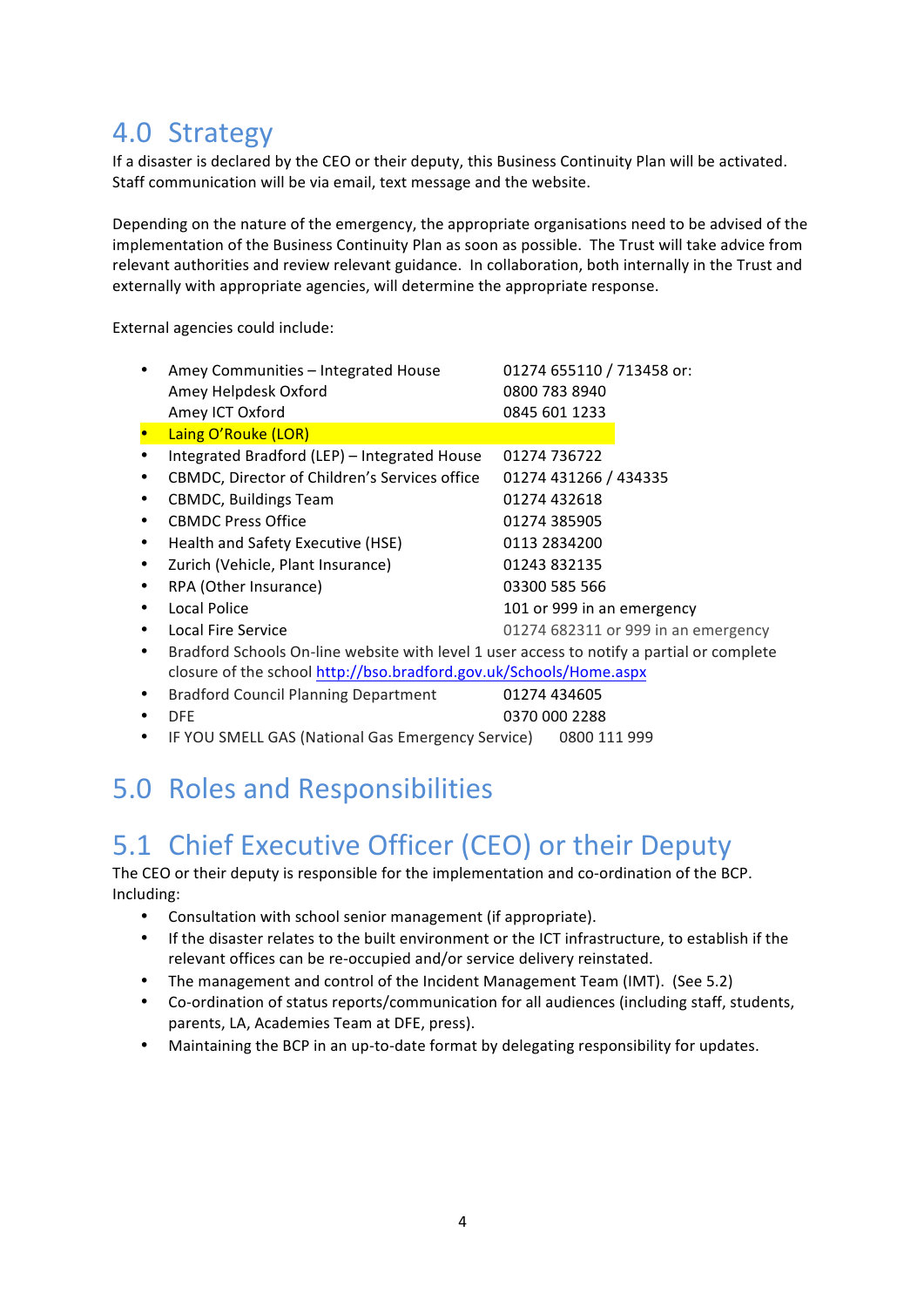# 5.2 Incident Management Team (IMT)

The IMT includes all available members of the CIT working in conjunction with the leadership teams at each of the Trust's schools (depending on the nature and extent of the incident).

The IMT is responsible for acting under the direction of the CEO or their Deputy to restore normal conditions as soon as possible.

#### 5.3 Staff

Staff are required to co-operate with the IMT in support of the BCP.

In the event that staff are sent home, they should remain available to assist with necessary tasks during normal working hours.

# 6.0 Procedure for Closing the Trust Offices

#### 6.1 Closure in advance of a Working Day / During the **Working Day**

Schools may be closed in advance of a normal Working Day or during the day due to an adverse situation.

Trust staff will be expected to make alternative arrangements in the event of their school base being closed. This includes working from another school or working from home.

# 6.3 Immediate Places of Safety

In the event of a major incident on site, requiring the schools to be closed, staff will assemble at the primary assembly points. If these are not useable staff should proceed to the secondary assembly points.

#### 6.4 Off-Site Place of Safety

If it becomes necessary to evacuate the site completely, Trust staff should follow the local procedures in the first instance and offer support to local leadership teams where appropriate to do so. 

Trust staff will be expected to make alternative arrangements in the event of their school base being closed. This includes working from another school or working from home.

The Incident Management Team (IMT) will be based in the most appropriate location as determined by the CEO or their deputy. This will be communicated via email, teams or mobile phone.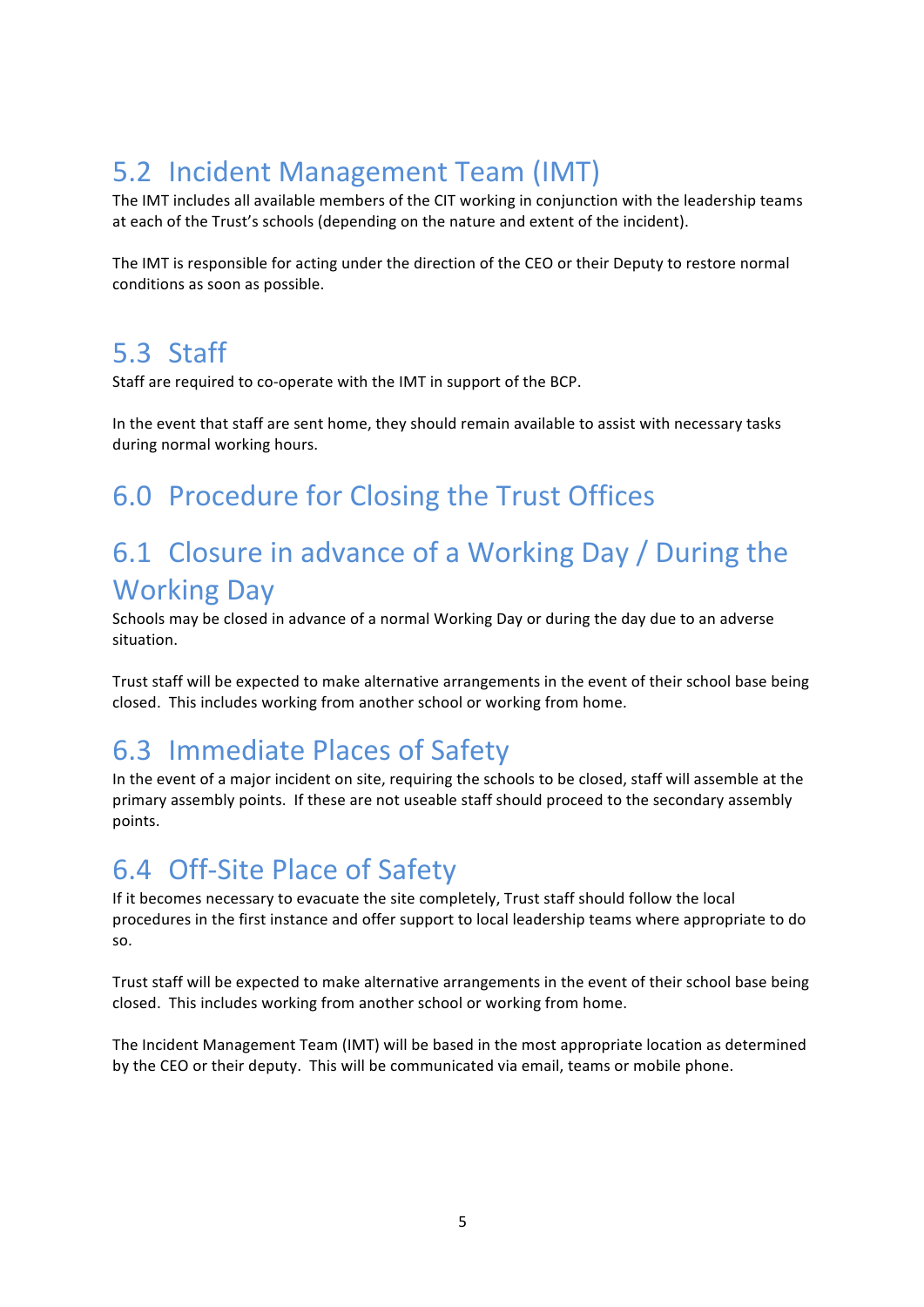# 7.0 Invacuation / Lockdown Procedure/Silent Evacuation

It is possible to envisage circumstances where the Trust Staff may need to stay inside the buildings, to secure staff and students from an outside threat. This circumstance is described as an 'Invacuation' which may proceed to a full lockdown.

A silent evacuation may be required in the event of a bomb threat, gas leak or suspicious package on site. Notification of a silent evacuation would be made by word-of-mouth.

If one of the events above is declared at the school site the local school procedures will be followed.

# 8.0 Business Recovery in the Event of a Loss of **Buildings or site Space**

#### 8.1 General

Replacement of the buildings and facilities that have been damaged or made unavailable may be the responsibility of the Trust, the PFI Contractor and the Local Authority. Temporary working facilities are the responsibility of the Trust for which it holds insurance (see below).

In the event of school buildings being unavailable the schools should implement a remote learning plan immediately to ensure continuity of learning as far as possible. The school and Trust should then seek temporary alternative accommodation.

If accommodation on an alternative site is required, the Local Authority Planning Department must be contacted immediately. Planning Enquiry Centre City Hall, City Hall, Centenary Square, Bradford, BD1 1HY 01274 434605 Email: planning.enquiries@bradford.gov.uk

#### 8.2 RPA Cover

The school holds unlimited RPA Cover for the replacement of buildings.

The schools hold RPA Cover to the value of  $£10,000,000$  (total) annually (maximum) to cover the cost of temporary accommodation and loss of income from things like Community use.

#### **9.0 Mass Staff Unavailability**

Loss of staff is considered a generic threat to operations and may be localised to an individual school or more widespread.

- 1. In the event of local mass staff illness, the local school leadership team may shut the school using the same procedures described in section 6 above.
- 2. In the event of more widespread staff unavailability an IMT will be formed and will lead the Trust response, including following DFE and Public Health advice.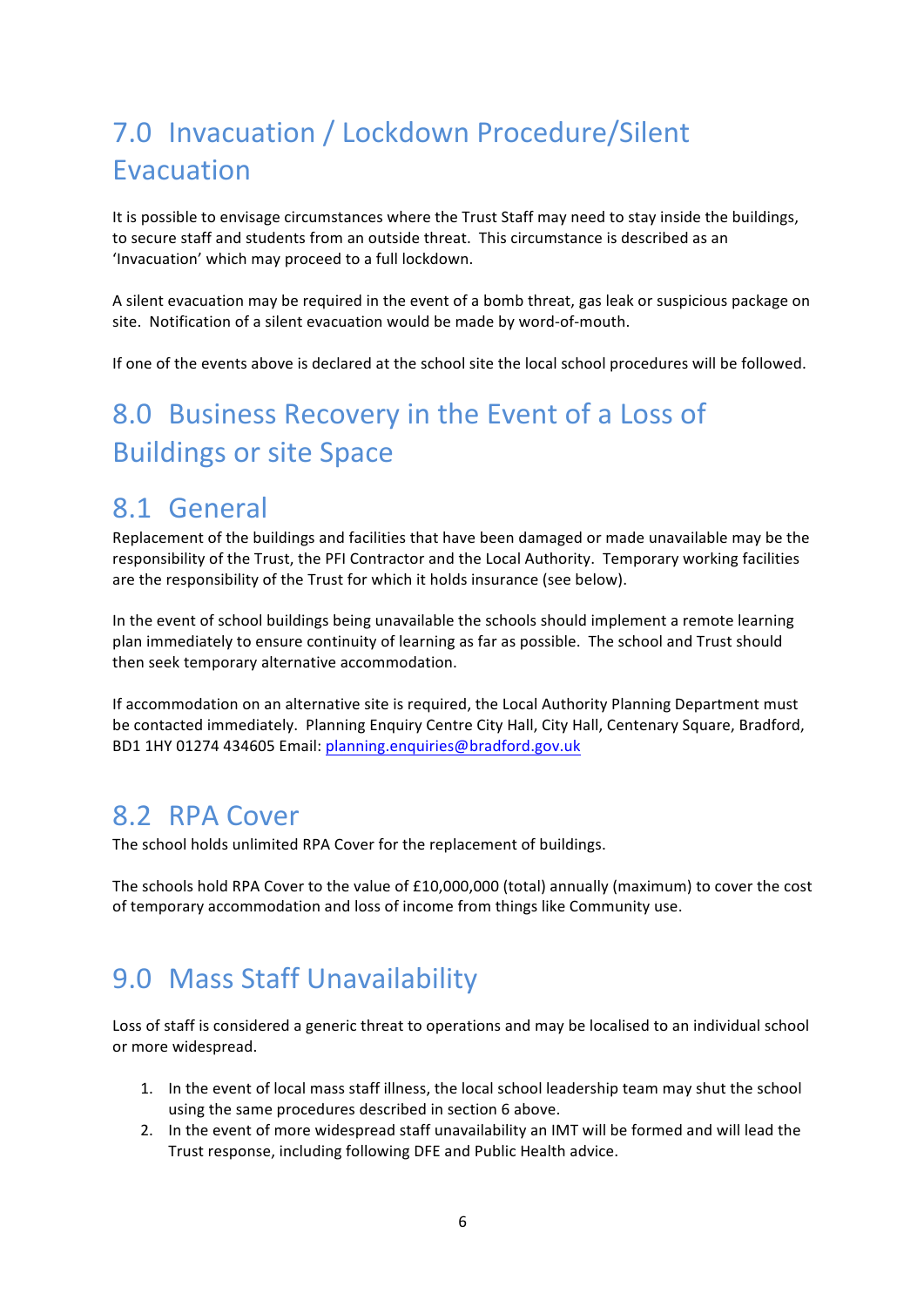# 10.0 Loss of Communication and IT systems

The Trust may suffer from a loss of IT systems and/or in ability to communicate internally and externally from a system failure or a malicious attack.

For issues that are not able to be solved by local ICT, schools should escalate the issue to the Associate Director of ICT and initiate their local BCP in the first instance to ensure that the school can continue to function. The following steps will be taken:

- 1. The Associate Director of ICT will respond and where appropriate, an IMT will then be convened, lead by the Operations Director.
- 2. A method of communication will be established between the schools and the IMT
- 3. The Trust has procured Cyber Threat insurance cover of  $£1,000,000$ . This includes an emergency response hot-line that would normally only be used by CIT. In the unlikely event that a school is unable to make any contact with CIT they should ring the hotline for further advice. DAC Beachcroft LLP 0800 302 9215.
- 4. The IMT will co-ordinate the Trust response including liaising with relevant external agencies including the police. Under no circumstance should ransom payments be made.

| <b>External Agencies</b> |                                         |
|--------------------------|-----------------------------------------|
| <b>Action Fraud</b>      | 0300 123 2040 www.actionfraud.police.uk |
| DAC Beachcroft LLP       | 0800 302 9215                           |
| <b>RPA</b>               | 03300 585 566                           |

## 11.0 Other Threats

The following Other Threats have been considered

- 11.1 Finance Process Breakdown payments to staff & suppliers fail
- 11.2 Utilities / Energy Supply failure
- 11.3 Building Loss
- 11.4 Denial of Access to Building
- 11.5 Service Delivery Loss of General Nature
- 11.6 Key Supplier Failure Catering, transport
- 11.7 Evacuation due to Nearby Incident
- 11.8 Invacuation due to a Nearby Incident
- 11.9 Fire
- 11.10 Severe Weather prolonged
- 11.11 Strikes
- 11.12 Terrorist Attack or Threat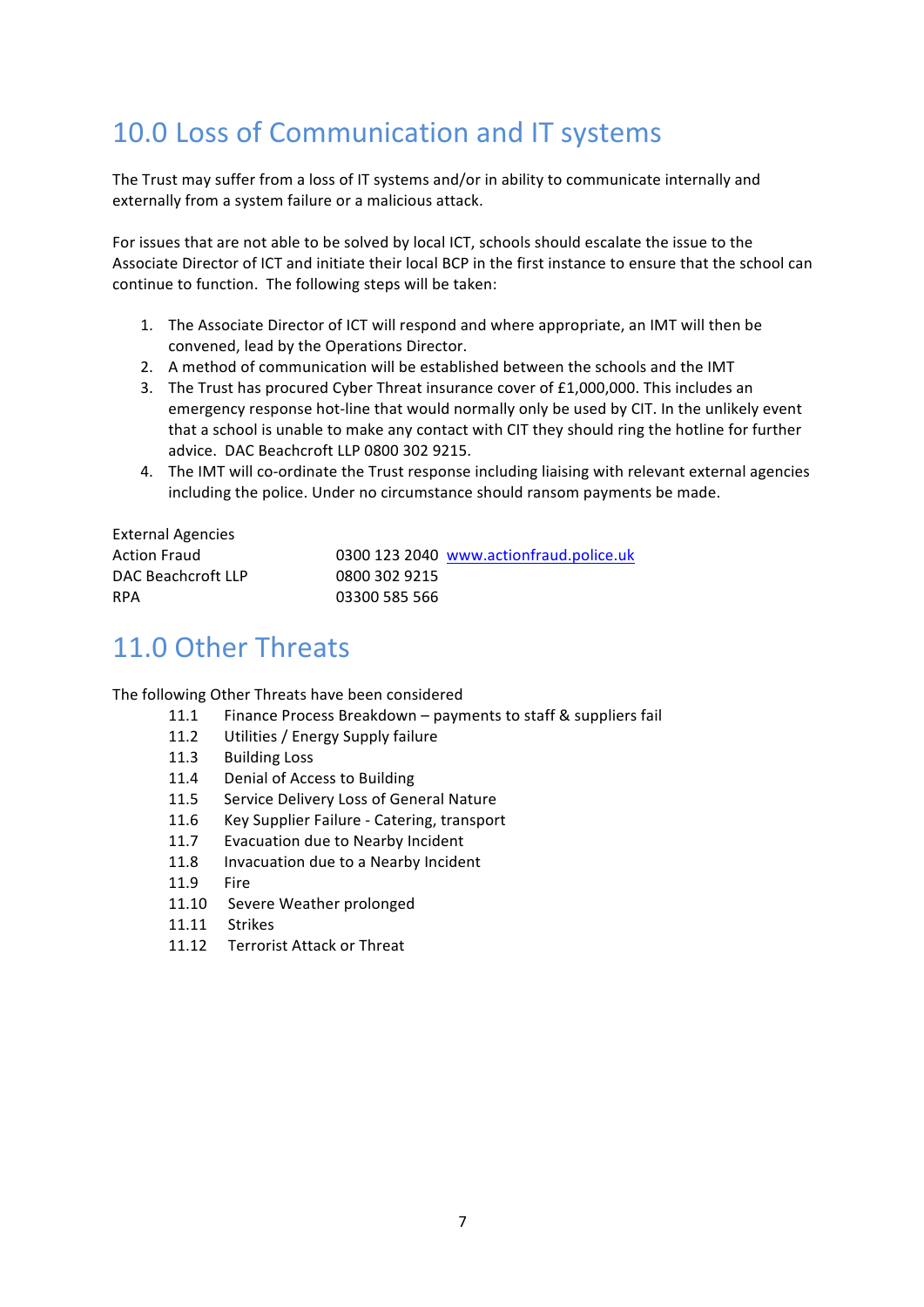# 12.0 Recovery Action Plans

| <b>Operational Threat</b> | <b>Steps to Restore Normal Working</b>        | <b>Action by Whom</b> | <b>Comments/Notes</b>     |
|---------------------------|-----------------------------------------------|-----------------------|---------------------------|
| 11.1 Finance Process      | 1. Contact LA who provide                     | CEO/CFO/Deputy and    | Contact details from      |
| Breakdown                 | contracted payroll and HR                     | IMT                   | <b>Finance Department</b> |
|                           | Services and escalate.                        |                       |                           |
|                           | 2. Contact EFA and request financial          |                       |                           |
|                           | support if necessary (see Funding             |                       |                           |
|                           | Agreement).                                   |                       |                           |
|                           | Use Staff/Supplier<br>3.                      |                       |                           |
|                           | communication strategy as                     |                       |                           |
|                           | appropriate                                   |                       |                           |
| 11.2 Utilities / Energy   | 1. Advise CBMDC Buildings Team                | CEO/Deputy and IMT    | Closure procedures        |
| Supply failure            | immediately                                   | Amey/LOR* BCP         | described above           |
|                           | Contact supplier if at fault<br>2.            | implemented           |                           |
|                           | Consider message on website<br>3.             |                       |                           |
|                           | Consider text message alert<br>4.             |                       |                           |
|                           | Consider short-term closure<br>5.             |                       |                           |
| 11.3 Building Loss -      | Advise CBMDC Buildings Team<br>1.             | CEO / Deputy and IMT  | Closure procedures        |
| partial or complete       | and Amey/LOR* - enact their                   |                       | described above           |
| (Fire, Flood etc.)        | <b>BCPs</b>                                   | Amey/LOR* BCP         |                           |
|                           | Consider short-term closure<br>2.             | implemented           |                           |
|                           | 3. Communications - necessary                 |                       |                           |
|                           | parties including press                       |                       |                           |
|                           | 4. Liaise CBMDC Education Client              |                       |                           |
|                           | Services and Amey/LOR* in                     |                       |                           |
|                           | relation to building replacement              |                       |                           |
|                           | Liaise with CBMDC/DfE/RPA<br>5.               |                       |                           |
|                           | regarding temporary                           |                       |                           |
|                           | accomodation                                  |                       |                           |
| 11.4 Denial of Access     | Consider short-term closure<br>1.             | CEO / Deputy and IMT  | Closure procedures        |
| to Building (short        | 2. Consider removing staff to place           |                       | described above           |
| term)                     | of safety/ other Trust School /               | Amey/LOR* BCP         |                           |
|                           | Work at home.                                 | implemented           |                           |
|                           | 3.<br>Communications - necessary              |                       |                           |
|                           | parties including press                       |                       |                           |
|                           | 4. Liaise CBMDC Buildings Team and            |                       |                           |
|                           | Amey/LOR* in relation to                      |                       |                           |
|                           | building availability                         |                       |                           |
| 11.5 Service Delivery     | Consider short-term closure<br>1.             | CEO / Deputy and IMT  | Closure procedures        |
| Loss of General           | 2. Consider asking staff to work at           |                       | described above           |
| Nature.                   | home / from another Trust                     | Amey/LOR* BCP         |                           |
|                           | building                                      | implemented           |                           |
|                           | Communications - necessary<br>3.              |                       |                           |
|                           | parties including press                       |                       |                           |
|                           | 4. Liaise CBMDC Buildings Team and            |                       |                           |
|                           | Amey/LOR* in relation to                      |                       |                           |
|                           | building availability                         |                       |                           |
| 11.6 Key Supplier         | Consider short-term closure<br>$\mathbf{1}$ . | CEO / Deputy and IMT  | Closure procedures        |
| Failure other than        | Establish revised or alternative<br>2.        |                       | described above           |
| Amey/LOR $* - e.g.$       | supplier arrangements                         |                       |                           |
| Catering, transport       | Communications - necessary<br>3.              |                       |                           |